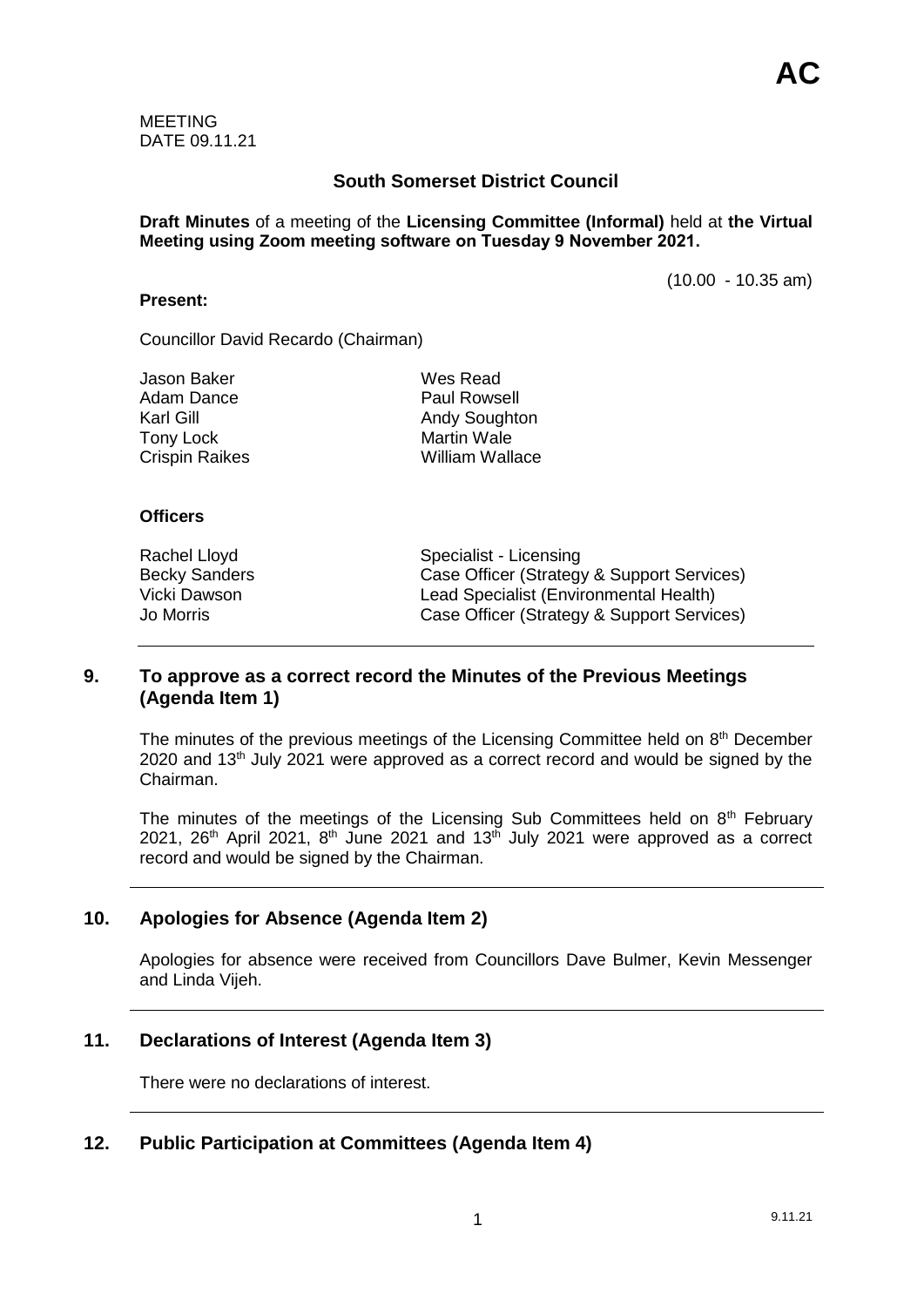There were no members of the public present at the meeting.

# **13. Date of Next Meeting (Agenda Item 5)**

Members noted that the next meeting of the Licensing Committee would be held on Tuesday 11<sup>th</sup> January 2022 at 10.00am.

# **14. Hackney Carriage and Private Hire Policy Consultation (Agenda Item 6)**

The Specialist – Licensing explained that the consultation on the draft Hackney Carriage and Private Hire Policy was published on the Council's consultation hub (Citizen Space) and commenced on 1 August 2021 and ended on 26 September 2021. In addition to this, the consultation was sent to a number of consultees including all licensed drivers, operators and proprietors and other district council's that had a policy.

The Specialist – Licensing said that the consultation comprised of the policy, details of the changes made to the policy and a questionnaire which focussed on views to do with the key changes. Respondents also had the opportunity to comment on any other aspect of the policy. At the end of the consultation, a total of 14 responses were received. She informed members that details of the questions asked and the responses were outlined in detail in the agenda report. In most questions there was a significant response in favour of the suggested policy or no opinion was offered. The only questions where there was significant divided opinion were in relation to:

- a change from an age limit on private hire vehicles to applying the current EURO emission standard for new applications
- a change from requiring interim MOTs to vehicles under the age of 5 requiring a vehicle inspection at the time of application or renewal and having one MOT and vehicles over the age of 5 would require a vehicle inspection at the time of renewal
- a change to the percentage of wheelchair accessible vehicles

The Specialist – Licensing recommended that no further revisions were required to the policy based on the consultation responses.

During the discussion, Members raised a number of comments and questions. In response, the Lead Specialist – Environment and Specialist – Licensing advised members of the following:

- The percentage of wheel chair accessible vehicles was currently well above the 25% proposed. If it were to drop below the 25% as stated in the proposed policy new vehicles at that point would have to be wheelchair accessible.
- There had been very few responses received on the proposed policy in relation to the change to the percentage of wheelchair accessible vehicles in comparison to the number of people consulted. It was felt that the proposal was the best balance that could be achieved in view of the recommendation from the Disabled Persons Transport Advisory Committee.
- The Licensing Specialist had delegated authority to consider applications for nonwheelchair accessible vehicles and only in exceptional circumstances would they need to be referred to the Licensing Committee.